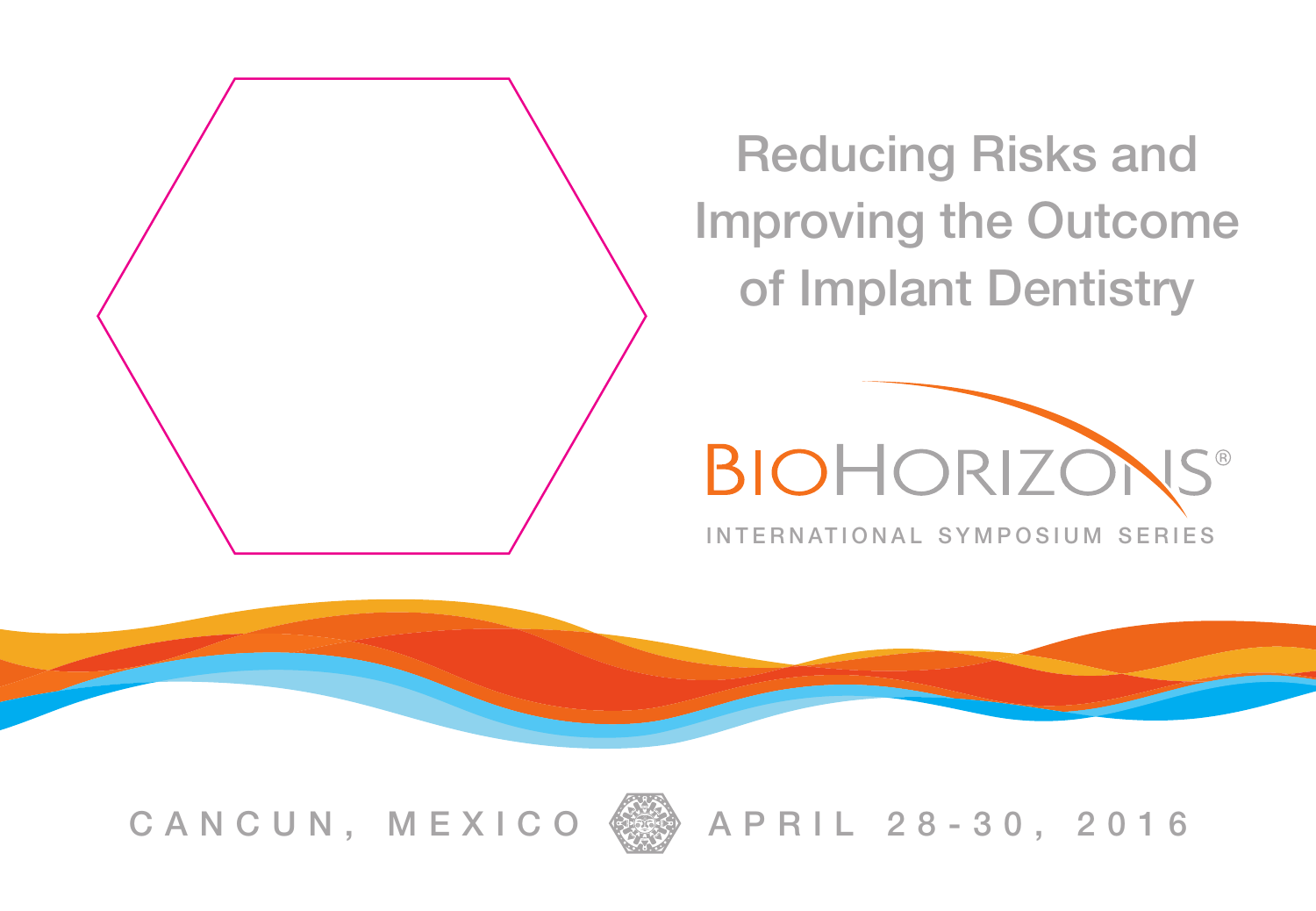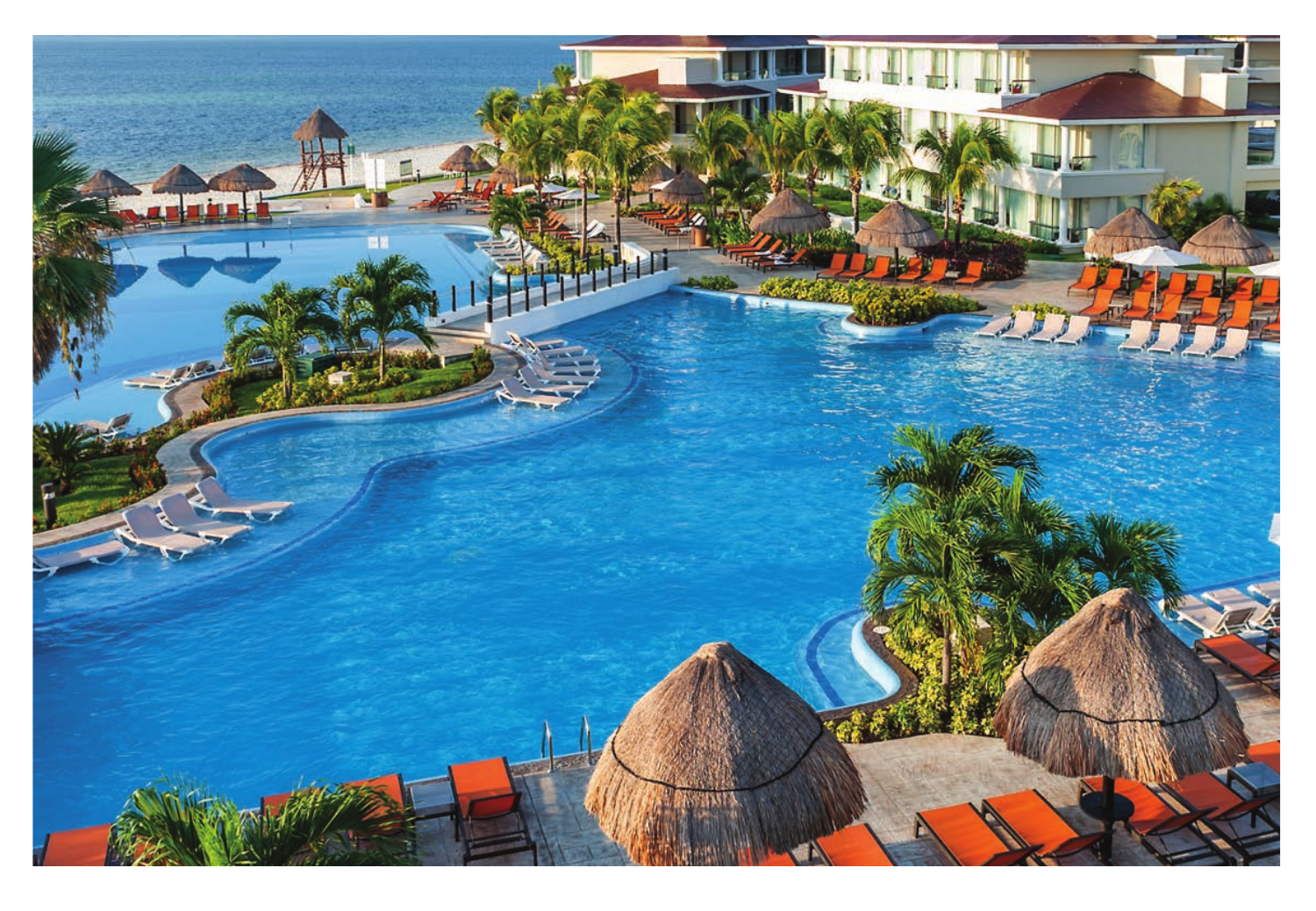

Welcome to the 2016 BioHorizons International Symposium. Our goal is to provide an invaluable learning experience and opportunity to spend quality time with your colleagues in a relaxing environment. With topics that include immediate loading, esthetics, biologics and implant complications, this Symposium promises to cover a wide range of contemporary issues in implant dentistry and tissue regeneration.

Thank you and enjoy!

R. Steven Boggan President and CEO **BioHorizons** 

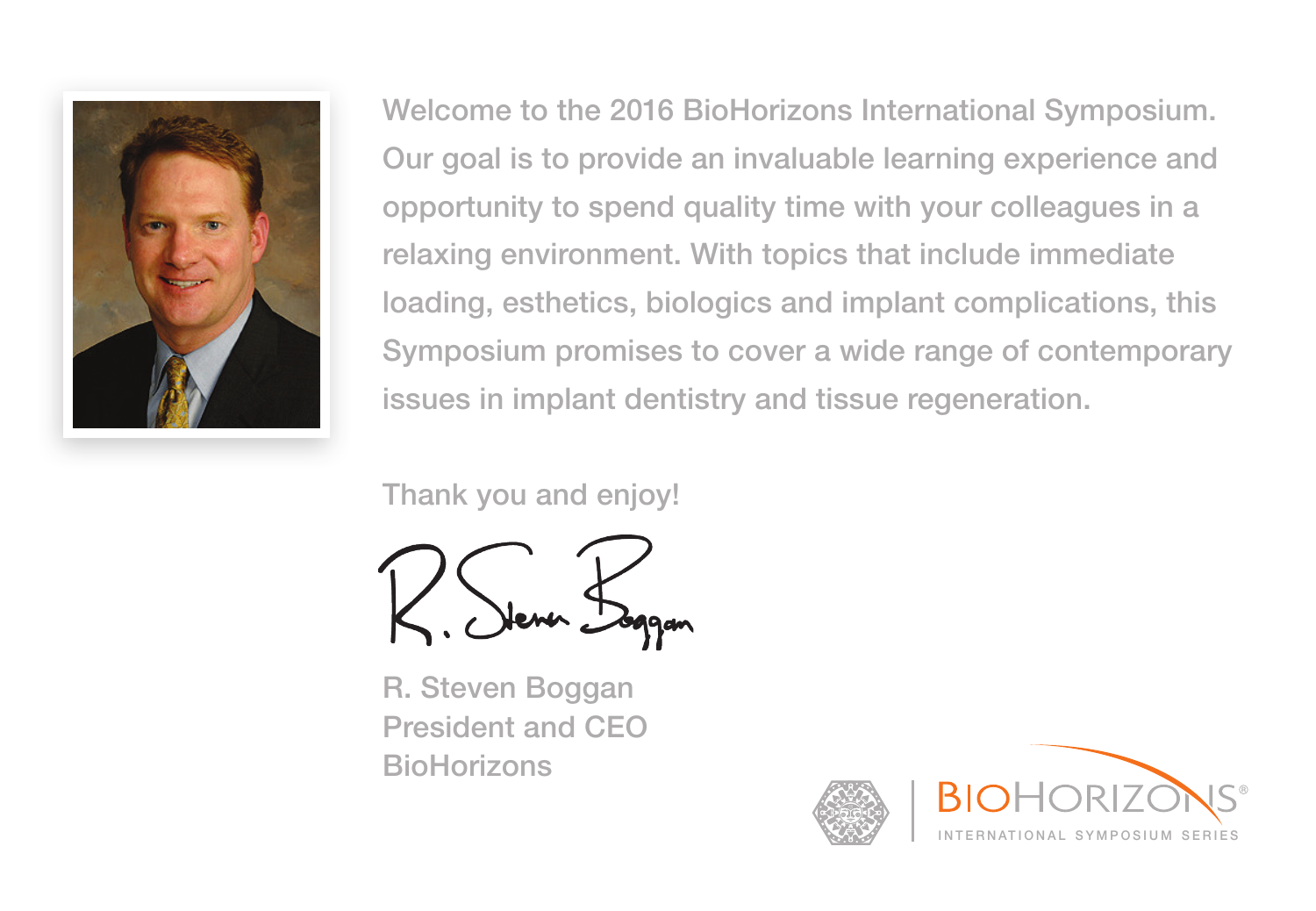## Reducing Risks and Improving the Outcome of Implant Dentistry

# **BIOHORIZONS®**

INTERNATIONAL SYMPOSIUM SERIES



CANCUN, MEXICO APRIL 28-3 0, 2016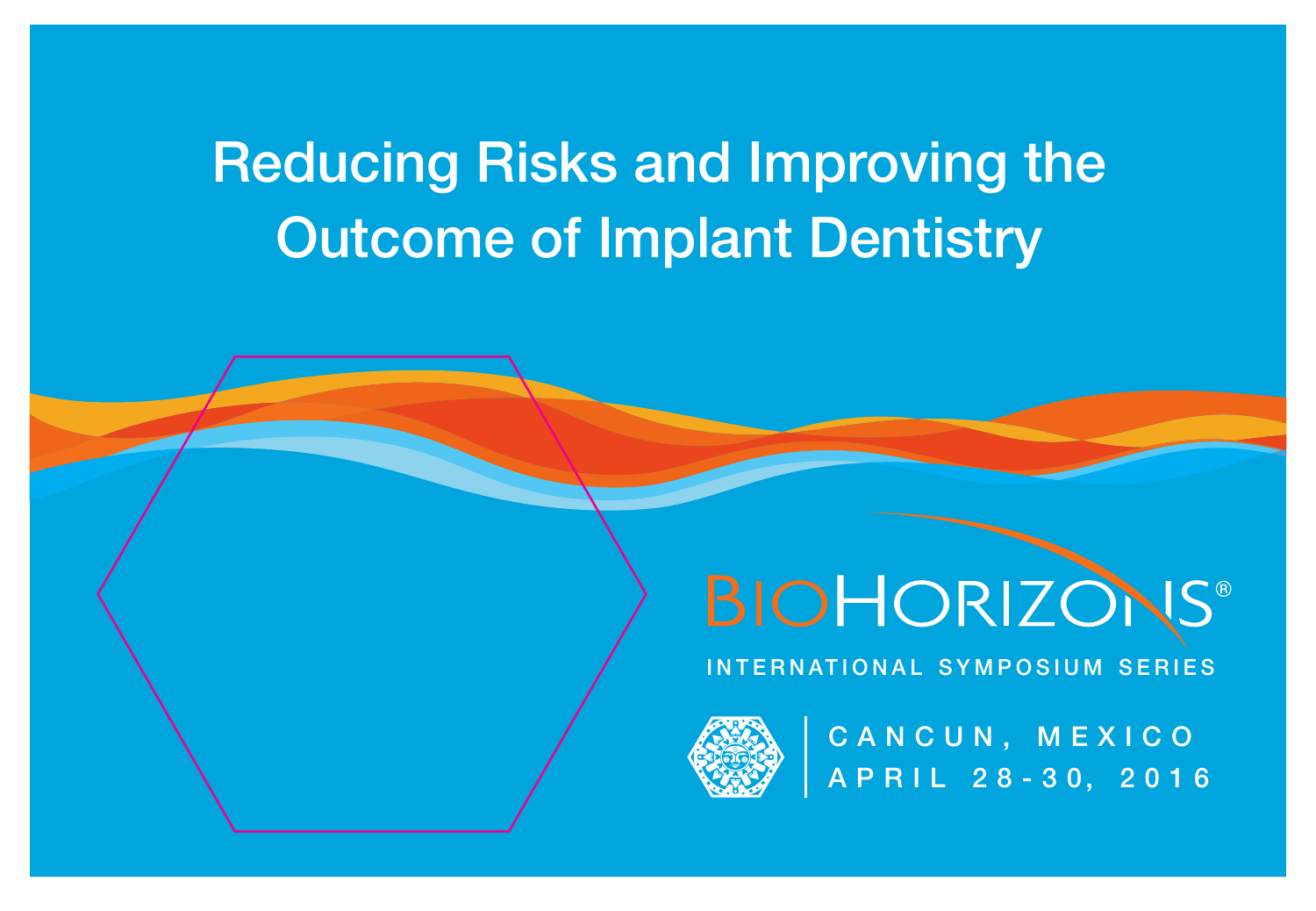## THURSDAY, APRIL 28TH, 2016



## **Preserving or regenerating? Selecting techniques for successful esthetic outcomes Moderators: Drs. Sonia Leziy & Pat Allen**

| $9:00am - 9:15am$                  | Welcome                                                                      | Mark Neri, VP International  |
|------------------------------------|------------------------------------------------------------------------------|------------------------------|
| $9:15$ am – $9:30$ am              | Moderators introduction                                                      | Drs. Sonia Leziy & Pat Allen |
| $9:30$ am - 10:30am                | Showcasing new regenerative technologies                                     | Dr. Pat Allen                |
| 10:30am - 11:30am                  | Soft Tissue Augmentation; simple, effective approaches<br>to enhance results | Dr. Sonia Leziy              |
| $11:30am - 12:00pm$                | <b>Break</b>                                                                 |                              |
| $12:00$ pm - 1:30pm                | Bone augmentation: vertical hard tissue grafting                             | Dr. Bach Le                  |
| $1:30$ pm – 2:30pm                 | Overcoming periodontal challenges in compromised areas                       | Dr. Andres Pascual           |
| $2:30$ pm – $3:00$ pm              | <b>Discussion panel</b>                                                      | <b>Moderators</b>            |
| $7:15 \text{pm} - 10:00 \text{pm}$ | White Party Reception*                                                       | Outdoors - beach area        |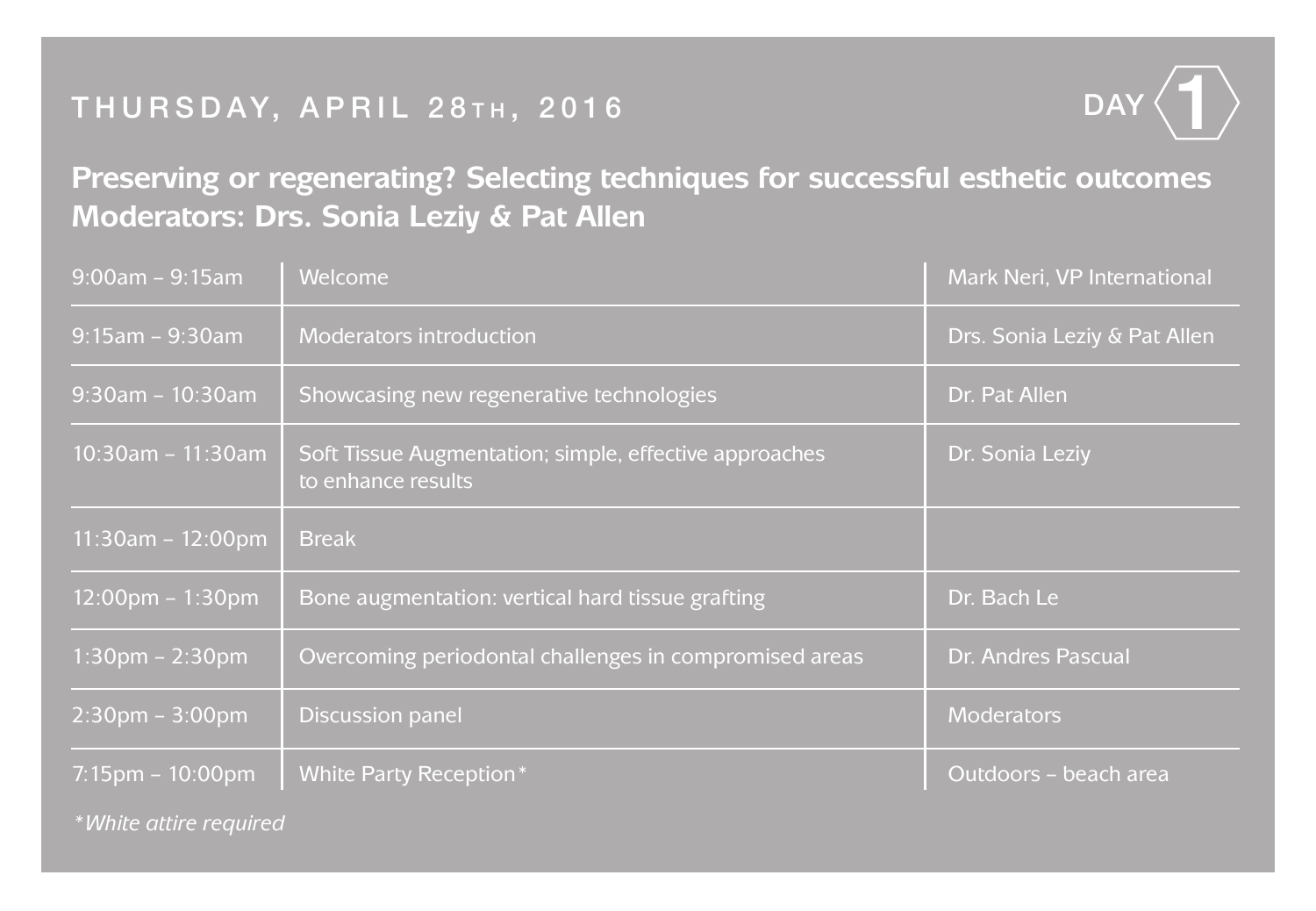## **FRIDAY, APRIL 29TH, 2016**



## **The everyday practice — Optimal solutions to maximize treatment results Moderators: Drs. Anthony Summerwill & Brahm Miller**

| $9:00am - 9:30am$                  | <b>Moderators introduction</b>                                                                                                 | Drs. Brahm Miller & Anthony Summerwill |
|------------------------------------|--------------------------------------------------------------------------------------------------------------------------------|----------------------------------------|
| $9:30$ am – 11:00am                | Managing the soft tissue interface                                                                                             | Dr. Anthony Summerwill                 |
| $11:00am - 12:30pm$                | Introducing a digital workflow for treatment planning,<br>surgery and restoration: Things you need to know<br>to be successful | Drs. Sonia Leziy & Brahm Miller        |
| $12:30 \text{pm} - 1:00 \text{pm}$ | <b>Break</b>                                                                                                                   |                                        |
| $1:00 \text{pm} - 2:00 \text{pm}$  | Reasons, prevention and management of<br>implant-related gingival recession                                                    | Dr. Abdelsalam Elaskary                |
| $2:00$ pm – $3:00$ pm              | Implant provisionals placed at surgery,<br>post integration or not at all!                                                     | Drs. Sonia Leziy & Brahm Miller        |
| $3:00$ pm – $3:30$ pm              | <b>Discussion panel</b>                                                                                                        | <b>Moderators</b>                      |
| $3:30$ pm – 6:00pm                 | Outdoor activities sponsored by BioHorizons                                                                                    |                                        |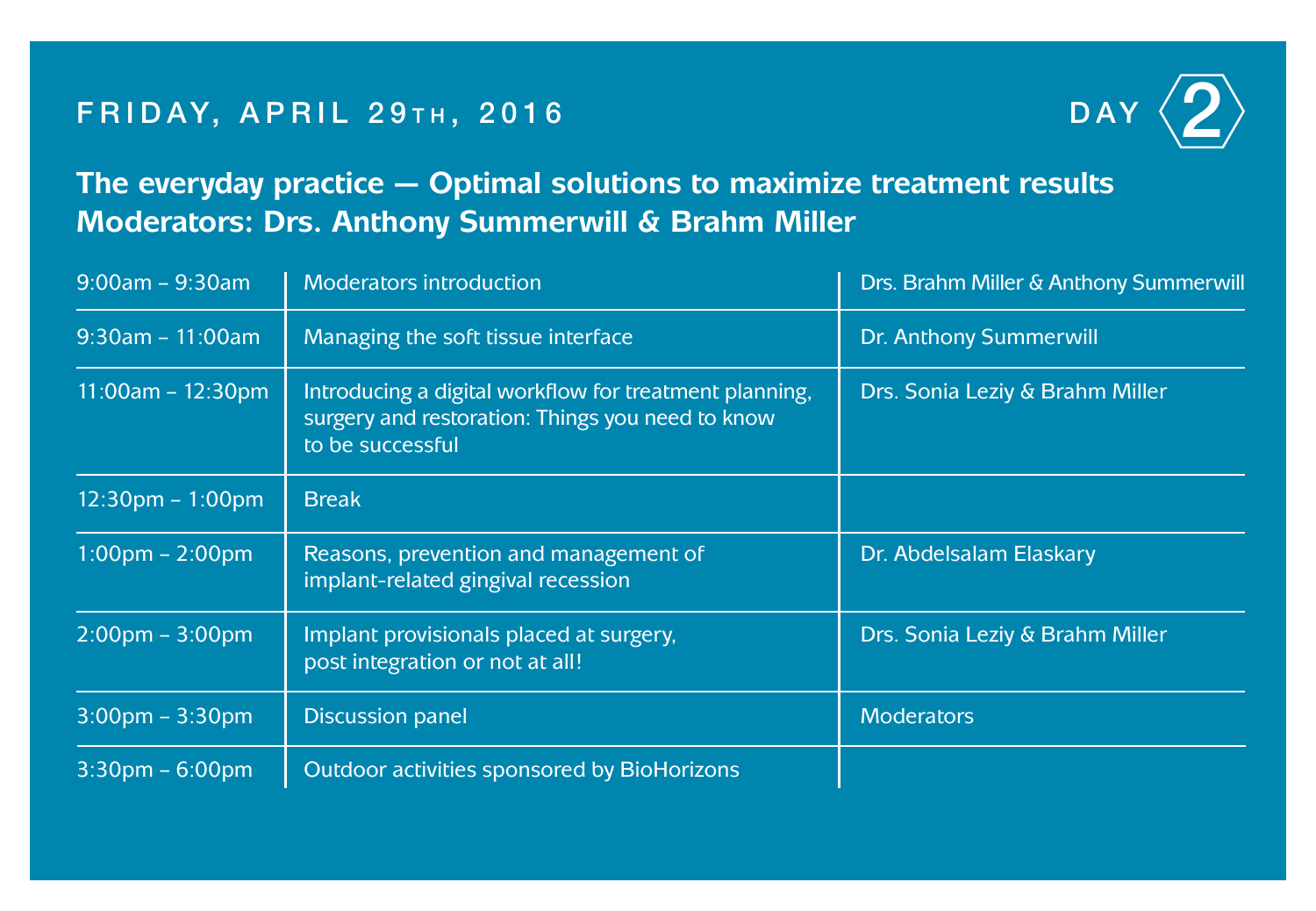## SATURDAY, APRIL 30TH, 2016



## **Immediate load solutions Moderators: Drs. Orlando Alvarez & Andrea & Alessandro Agnini**

| $9:00am - 9:15am$                  | <b>Moderators introduction</b>                                                        | Drs. Orlando Alvarez & Pedro Gazzotti |
|------------------------------------|---------------------------------------------------------------------------------------|---------------------------------------|
| $9:30$ am – 10:30am                | Immediate load solutions from single to full<br>arch cases using different approaches | Dr. Tiziano Testori                   |
| $10:30$ am – 11:30am               | Digital dentistry's prevalence & impact<br>on your implant practice                   | <b>Dr. Paul Swanson</b>               |
| $11:30am - 12:00pm$                | <b>Break</b>                                                                          |                                       |
| $12:00 \text{pm} - 1:00 \text{pm}$ | Guided surgery with immediate provisionals                                            | Dr. Orlando Alvarez                   |
| $1:00 \text{pm} - 2:00 \text{pm}$  | Effective choices: Optimal clinical solutions<br>for fully endentulous cases          | Dr. Pedro Gazzotti                    |
| $2:00$ pm – 2:30pm                 | <b>Discussion panel</b>                                                               | <b>Moderators</b>                     |
| $10:00$ pm - 2:00am                | BioHorizons International party*                                                      |                                       |

*\*Cocktail attire – adults only. 18 years or older.*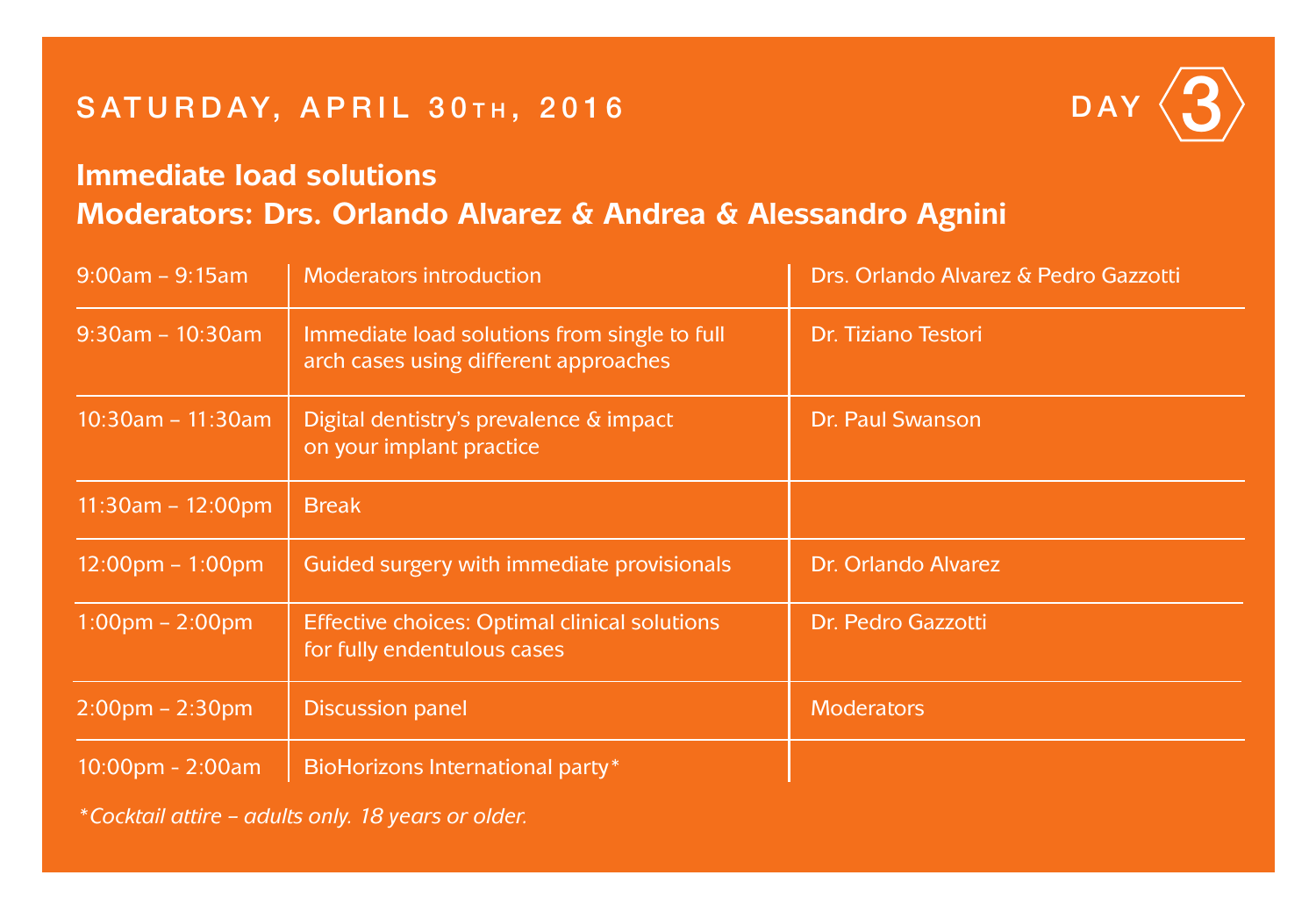## REGISTRATION

Signature:

| <b>TUITION</b>                        |                                           |                                                                                                                |  |  |
|---------------------------------------|-------------------------------------------|----------------------------------------------------------------------------------------------------------------|--|--|
| Main Program Registration             |                                           |                                                                                                                |  |  |
| Additional guest fee for night time & |                                           |                                                                                                                |  |  |
|                                       | Pre-Symposium Course: Dr. Edward P. Allen | Successful Soft Tissue Grafting with AlloDerm <sup>®</sup> : A Hands-on Workshop                               |  |  |
|                                       |                                           |                                                                                                                |  |  |
| PAYMENT                               |                                           |                                                                                                                |  |  |
| <b>Visa</b>                           |                                           | MasterCard American Express                                                                                    |  |  |
|                                       |                                           |                                                                                                                |  |  |
|                                       |                                           |                                                                                                                |  |  |
|                                       |                                           |                                                                                                                |  |  |
|                                       |                                           |                                                                                                                |  |  |
|                                       |                                           |                                                                                                                |  |  |
|                                       |                                           | Cardholder Name: 1988 (2008) 2014 12:00:00 12:00:00 12:00:00 12:00:00 12:00:00 12:00:00 12:00:00 12:00:00 12:0 |  |  |

### ACCOMMODATIONS

#### **MOON PALACE GOLF & SPA RESORT**

Carretera Cancun-Chetumal km. 340 Cancun-Quintana Roo CP 77500, Mexico

Single occupancy ( ) x USD \$382 = \_\_\_\_\_\_\_\_

Double occupancy  $( ) x$  USD \$422 =

*Limited rooms available. All inclusive resort (food and beverages, internet access, taxes and gratuities, room service and hotel amenities included).*



### REGISTRATION CONTACT

#### **BioHorizons International Marketing**

2300 Riverchase Center Birmingham, AL 35244 • USA Email: cancun2016@biohorizons.com Telephone: +1-205-986-7918 or +1-205-986-1235

#### **www.biohorizons.com/symposium**



## 13 CREDIT HOURS

Approved PACE Program Provider FAGD/MAGD Credit Approval does not imply acceptance by a state or provincial board of dentistry or AGD endorsement. The current term of approval extends from 6/1/2013-5/31/2016. Provider #219038

#### SPMP15169 REV A OCT 2015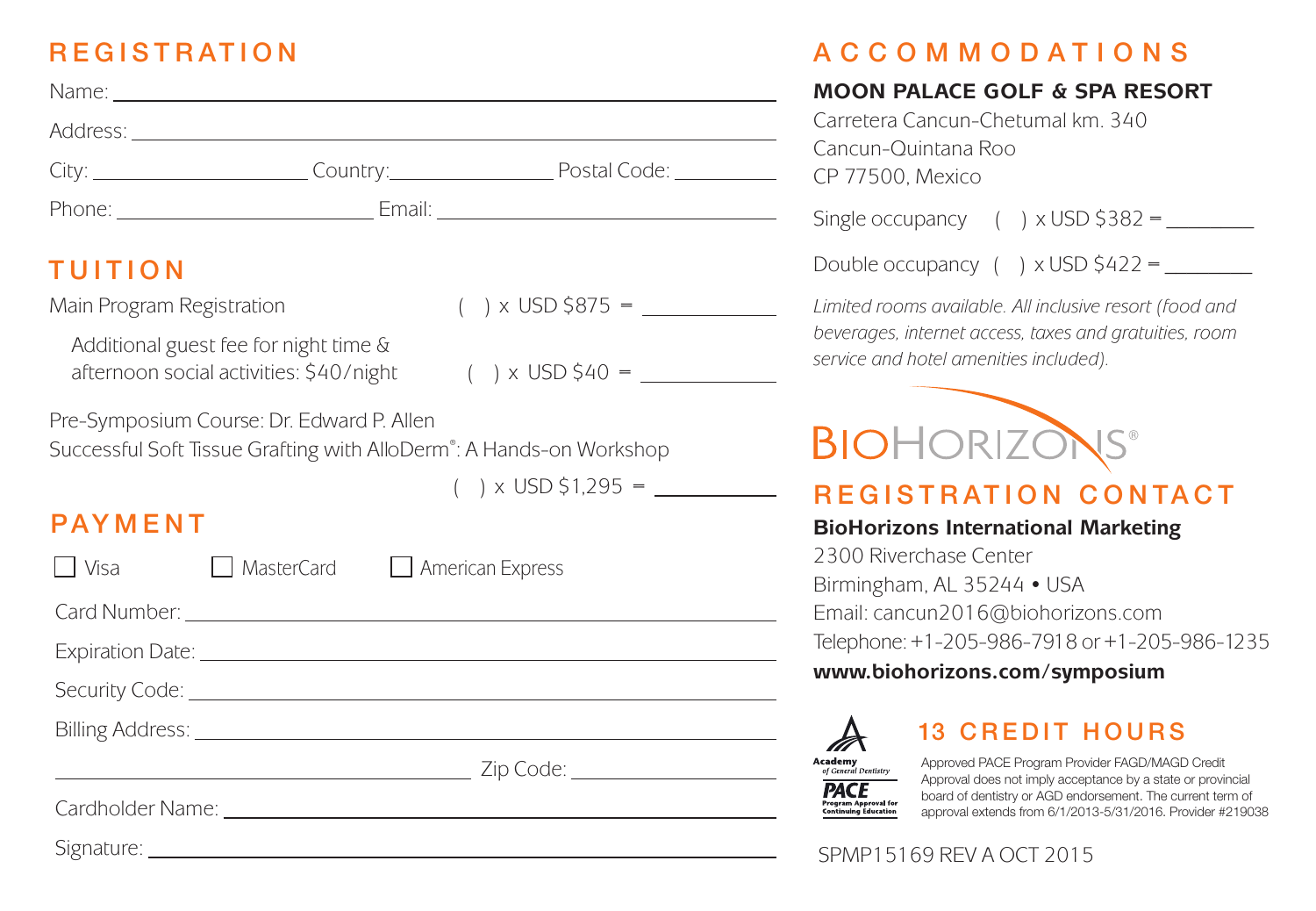## PRE-SYMPOSIUM COURSE

WEDNESDAY, APRIL 27TH, 2016 . 11:30AM - 6:30PM . 6 CE CREDITS SEE BACK FOR REGISTRATION INFORMATION



## **Dr. Edward P. Allen**

## **Successful Soft Tissue Grafting with AlloDerm® Regenerative Tissue Matrix: A Hands-on Workshop**

This course presents detailed techniques for successful soft tissue grafting with acellular dermal matrix using the latest techniques and instrumentation. Review in detail, indications for predictable root coverage and soft tissue grafting around implants. Apply course learning during hands-on exercises to treat multiple tooth gingival recession and soft tissue deficiency involving implants. **Please bring loupes for the hands-on workshop.**